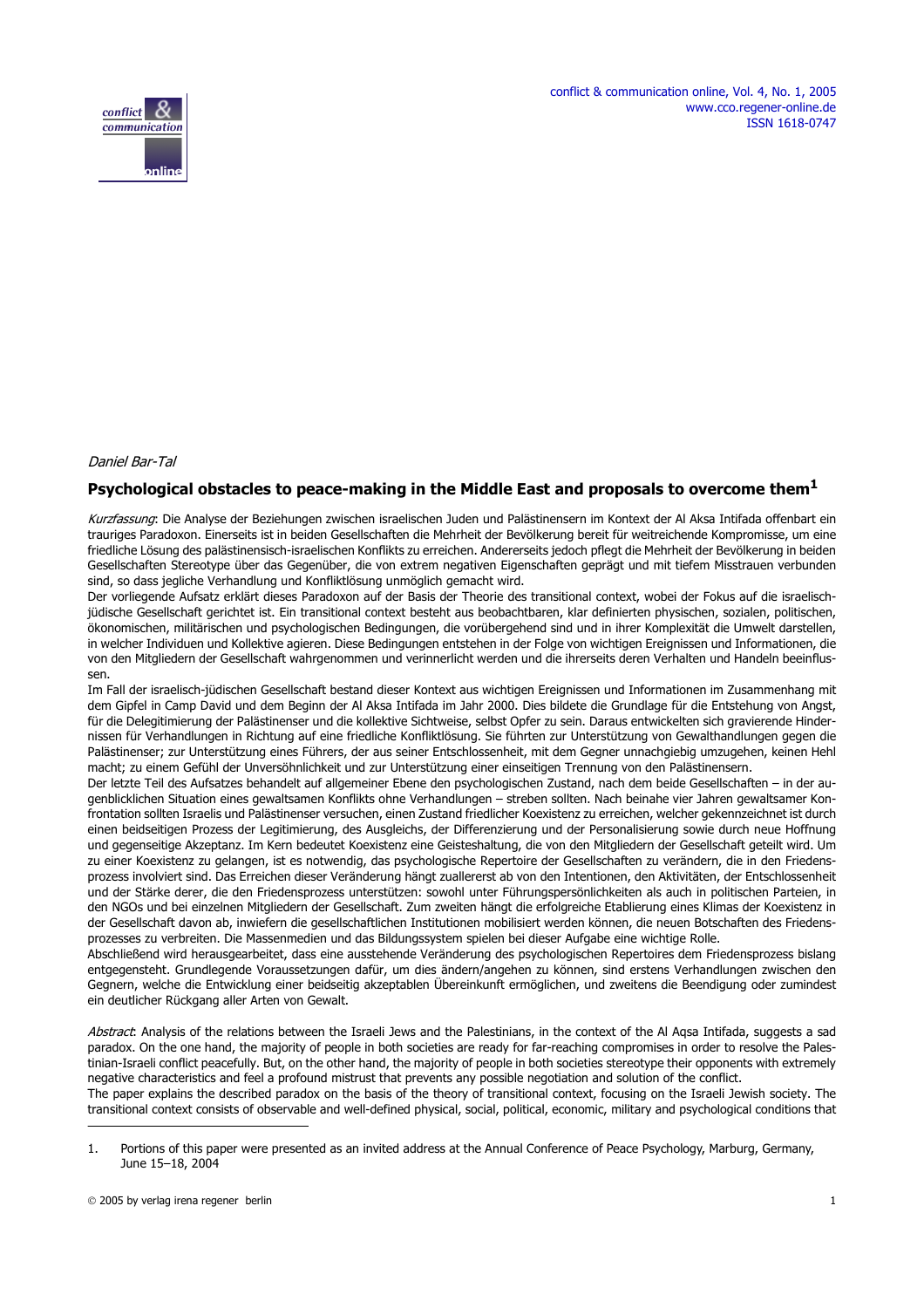are of a temporary nature and construct the environment in which individuals and collectives function. These conditions arise as a result of major events and major information that are perceived and apprehended by society members, and then they affect their behavior and functioning.

In the case of the Israeli Jewish society, the context consisted of major events and provided major information that shed light on them, related to the Camp David summit and the beginning of the Al Aqsa Intifada in 2000. This context served as a basis for the emergence of fear, delegitimization of the Palestinians and a self-collective view as a victim, which became major obstacles that prevented any meaningful negotiation towards the achievement of a peaceful solution. They in turn led to support for violent acts against the Palestinians, support of a leader who projects a determination to deal harshly with the rival, feelings of irreconcilability and support for unilateral separation from the Palestinians.

The last part of the paper describes in general terms the psychological state that both societies should strive to reach in the present situation of violent conflict without negotiations. After almost four years of violent confrontations, Israelis and Palestinians should try to achieve a state of peaceful coexistence, which means mutual legitimization, equalization, differentiation, and personalization, as well as the introduction of hope and mutual acceptance. In essence, coexistence refers to a state of mind shared by the members of a society. In order to achieve coexistence, it is necessary to change the psychological repertoire of the societies involved in the peace process. The achievement of this change depends first of all on the intentions, determination, activism and strength of those who support the peace process, including leaders, political parties, NGOs, and individual society members. Second, a successful process of establishing a climate of coexistence in a society depends on the mobilization of societal institutions to propagate the new messages of the peace process. Mass media and the educational system play an important role in this mission.

As its final point, the paper suggests that the fundamental prerequisites for changing the psychological repertoire that inhibits the peace process are: a. negotiations between the rivals which will allow the development of mutually acceptable agreement and b. cessation, or at least a significant reduction, of all types of violence.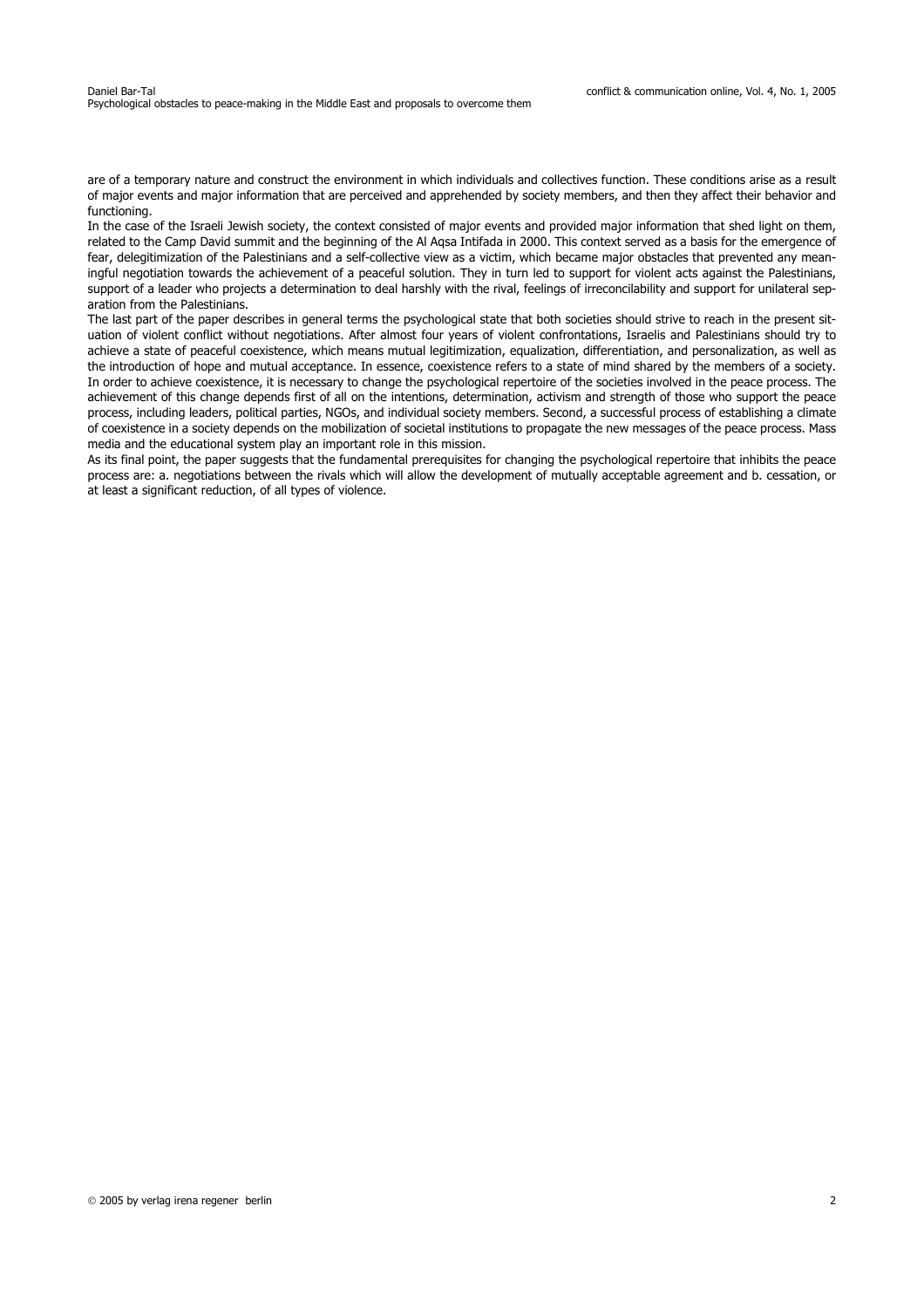### **Introduction**

Analysis of the relations between the Israeli Jews and the Palestinians, in the context of the Al Aqsa Intifada, points to a sad paradox. On one hand, the majority of people in both societies are ready for far-reaching compromises in order to resolve the Palestinian-Israeli conflict peacefully. A national survey, made in November 2002, indicates that about 70% of all Palestinians and Israelis are ready to begin a settlement process with the aim of establishing a Palestinian state based on the 1967 border, provided the Palestinian refrain from further violence (see Kull, Ramsay, Warf, & Wolford, 2002). But, on the other hand, the majority in both societies stereotypes the opponent with extremely negative characteristics and experiences intense fear and a profound mistrust that prevent any possible negotiation and solution of the conflict. In addition, a majority in both societies supports the use of force against their opponent, which only intensifies the negative stereotyping and the mistrust (see Kull, Ramsay, Warf, & Wolford, 2002). These data indicate that at this stage of the Israeli-Palestinian conflict, psychological factors play a very important role. After long experience of negotiations and contacts, both societies are aware of the general contours of a possible solution to their conflict, and a majority in each society supports various aspects of the solution. However, due to the above-noted psychological obstacles, which are often exploited by various political forces, the solution of the conflict seems to members of both societies to be unachievable in the near future.

In the present paper, after briefly describing the general outlines of the background of the Israeli-Palestinian conflict, I would like to focus on one of the societies involved in the Israeli-Palestinian conflict, namely the Israeli Jewish society, which I know better, and analyze the psychological obstacles that prevent any meaningful negotiation towards the achievement of a peaceful solution. Then, I would like to propose several psychological approaches that might help to remedy the present stalemate. It is important to note that there is substantial evidence that similar psychological factors operate on the Palestinian side and cause similar effects (see for example Bar-Tal, 1988; Kelman, 1999). From a psychological perspective, there is much mirror imaging in the psychological repertoires of each side, as the perceptions, beliefs, attitudes, emotions and behaviors of the Palestinians are in many respects similar to those of the Israelis, and both repertoires nourish each other and lead to mutually destructive types of behavior. Therefore, the proposed remedial steps apply to the Palestinian side, as well. But before turning to the above-promised analyses, there is a need to first describe the background of the present conflict situation.

### **Background of the present Israeli-Palestinian conflict**

The discussed case concerns the intractable Israeli-Palestinian conflict, which has a history going back for nearly a century. It developed over territory claimed as a homeland by two national movements, Palestinian nationalism and Zionism (the Jewish national movement). Both sides clashed recurrently over the right to self-determination, statehood and justice (see Gerner, 1991; Tessler, 1994 for details). Only in 1993 was there a historic breakthrough**,** when Israel and the Palestinian Liberation Organization (PLO) signed an agreement in which the PLO recognized the right of Israel to exist in peace and security, and Israel recognized the PLO as the representative of the Palestinian people in peace negotiations. Moreover, the two sides signed a Declaration of Principles (DOP) that specified the various stages for the peace process and set the framework for the five-year interim period of Palestinian self-rule. This interim period was intended to allow a gradual building of trust and reduction of animosity and hatred between the two nations that would enable them to construct relations of peaceful coexistence. These developments were expected to lead to a subsequent permanent settlement of the conflict in which the issues at the core of the conflict would be resolved (see Hirschfeld, 2000).

Seven years later, the two parties eventually convened to try to complete the final agreement and resolve all the outstanding issues peacefully. Many of the events and processes that occurred during the seven-year period did not facilitate the emergence of a peaceful climate of mutual trust, but it is beyond the scope of the present paper to analyze the nature of these developments. Thus, on July 11-24, 2000 top-level delegations of Israelis and Palestinians met at Camp David, USA, with the participation of a US team led by then President Bill Clinton, to try to reach a final agreement and end the Israeli-Palestinian conflict. However, the two sides did not succeed in reaching an agreement, and the peace summit failed.

In order to understand the threatening background for the evolved psychological repertoire we must describe not only the events that took place, but also the information provided to the Israeli Jewish public by their society's epistemic authorities. This information claim, accepted as valid by the great majority of Israeli Jews, framed the knowledge of many citizens and had a determinative influence on the development of the psychological repertoire to be described (Bar-Tal, in press). Thus, in the case of the summit meeting, first, the Israeli Prime Minister Ehud Barak provided a major information claim by building the expectation that the time had come for crucial decisions in the negotiation process with the Palestinians (Drucker, 2002; Pressman, 2003; Sher, 2001; Wolfsfeld, 2004). This major information claim implied that Israelis and Palestinians were ready for historical compromises and that this was the moment that would reveal whether the Palestinians really wanted to settle the conflict peacefully. Second, when these negotiations failed, Barak made another major information claim by asserting that he had done all he could, turning every stone in search of peace by making a very generous and far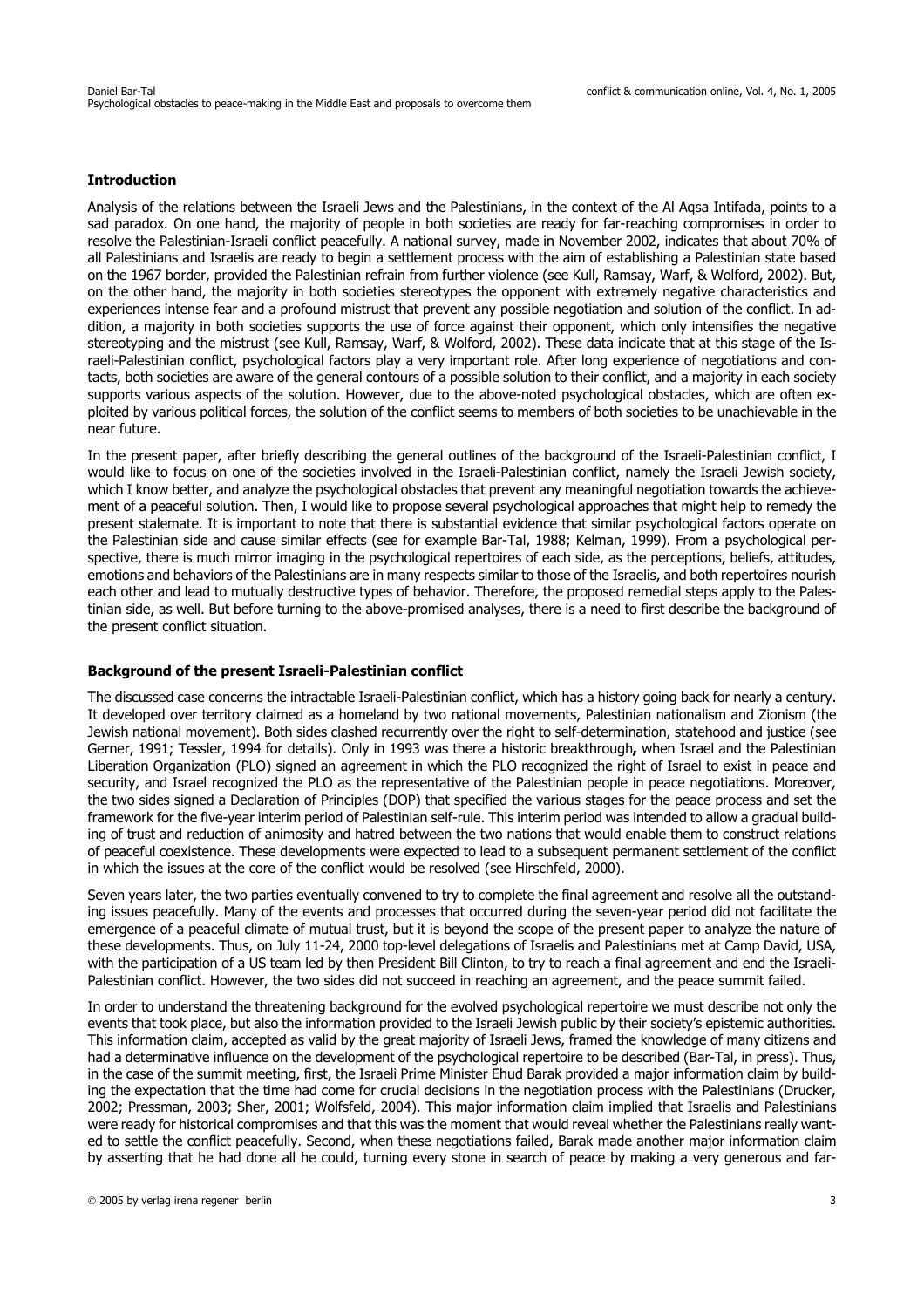reaching offer at Camp David, that Arafat had refused to accept it and had made no acceptable counter-proposals. This placed all the blame for the failure of the talks on the Palestinian side (Drucker, 2002; Pressman, 2003; Wolfsfeld, 2004; Swisher, 2004). This message was supported by statements by U.S. President Bill Clinton and all the Israeli participants at the Camp David conference. Subsequently, almost all the country's political, social and religious leaders, as well as the Israeli mass media, widely and repeatedly circulated this message (Wolfsfeld, 2004). This was a major information claim and had a strong effect on the construction of the Israeli people's views. It implied that although Israel had made an ultimate compromise and offered to "give everything," the Palestinians had refused to accept this generous offer. It meant that Arafat, together with the Palestinian leadership, was not interested in resolving the conflict through compromises and in a peaceful way, but was still striving to annihilate Israel, especially by insisting on the right of return of millions of Palestinian refugees to Israeli territory.

On September 28, 2000, violent conflict erupted. In response to the controversial visit of Israel's opposition leader at the time, Ariel Sharon (presently Israel's Prime Minister), to the Temple Mount, where a major Palestinian mosque is located, Palestinians began disturbances including stone throwing, demonstrations and shooting. These were met with violent responses by Israeli security forces, and in the first four days of the uprising, 39 Palestinians and 6 Israelis were killed; within a month the death toll rose to over 130 Palestinians and 12 Israelis (Dor, 2001).

As the violence began, a major piece of information claimed by the Israeli government was that the outbreak of the Al Aqsa Intifada had been planned in advance by Arafat and the Palestinian Authority (Bar-Siman-Tov, Lavie, Michael, & Bar-Tal, 2004; Dor, 2004; Wolfsfeld, 2004). This was the explanation given, even though at the beginning of the violence most of the security sources had a different interpretation of the events (Dor, 2001). Nevertheless, very soon all security and government sources rallied behind this major information claim, which was continuously disseminated by the media. As the violence continued, both government and military sources and much of the media kept providing information to the effect that the goal of the Palestinians was to destroy Israel, so that Israel was caught up in a war for its very survival (Dor, 2004; Feldman, 2002). Also, governmental and military sources continuously repeated major information claims that Arafat was personally responsible for each terror attack and that the Palestinian leadership (especially Arafat and leaders associated with him) was not a partner for negotiation, because of its involvement in terror and refusal to fight terrorism.

In the months that followed, Palestinians launched violent terrorist activities, mostly in the occupied territories, and the Israeli army continued military attacks to contain the uprising and prevent terror. During the fall of 2000 and early 2001, continuous attempts at negotiation to end the violence and complete the agreement were still being made. The climax of these efforts took place in Taba**,** where the Israeli and Palestinian delegations made a sincere effort to negotiate the framework for a final settlement of the conflict (Matz, 2003). But these attempts ended on February 6, 2001 with the election of Ariel Sharon as the Prime Minister of Israel by an overwhelming majority of Jewish voters.

Since the election of Ariel Sharon, the level of violence on both sides has escalated, and relations between Israelis and Palestinians have deteriorated. The Palestinians increased their terror attacks, mostly through suicide bombings in public places all over the country. At the same time Israeli security forces, in an attempt to contain the violence and especially the terror, engaged in violent acts against the Palestinian Authority, assassinated Palestinians suspected of terrorist activity, imposed severe restrictions on the Palestinian population, severely affecting their daily lives, and made frequent incursions into the Palestinian territories. The climax of these activities was the operation "Defensive Shield," carried out by the IDF in April and May of 2002, which culminated with Israeli forces re-occupying the West Bank almost entirely (Reporters without borders, 2003).

By April 14, 2004 (Independence Day of the State of Israel) the violence had claimed over 2,720 lives and 25,000 injured on the Palestinian side, many of them civilians, and 943 lives (276 security forces and 667 civilians) and 6,300 injured on the Israeli side. Various attempts by external mediators, especially American and European, failed to stop the violence.

The above-described context is very threatening, and as can be expected, it led to various psychological reactions. I will focus on major reactions of Israeli Jewish society members that have served as major obstacles to the peace process.

Before we begin with the analysis, however, two points must be made. First, it is important to note that the peace process with the Palestinians which began in 1993 was not viewed uniformly. That is, although many members of Israeli Jewish society supported the peace process (there were periods when a significant majority belonged to this group), trusted the Palestinians and hoped for a successful conclusion to the peace process, a large segment of Israeli Jewish society opposed it consistently and was unwilling to make any compromises, did not trust the Palestinians and continued to view the situation as conflictual and threatening (see Arian, 1995; Peace Index for the results of the polls). Nevertheless, a major change in Israeli Jewish public opinion took place in fall 2000: at this time a large share of the peace process supporters began to mistrust the Palestinians (see Arian, 2003; Bar-Tal, 2004a; Peace Index for description of the change). In spite of this change and the formation of a clear majority view, Israeli society is not fully consensual, as the presented data will show.

Also, it is important to note that the below-described specific repertoire that concerns the relations with the Palestinians, which was assessed during the Intifada Al Agsa, is based on the ethos of conflict and collective memory which has domi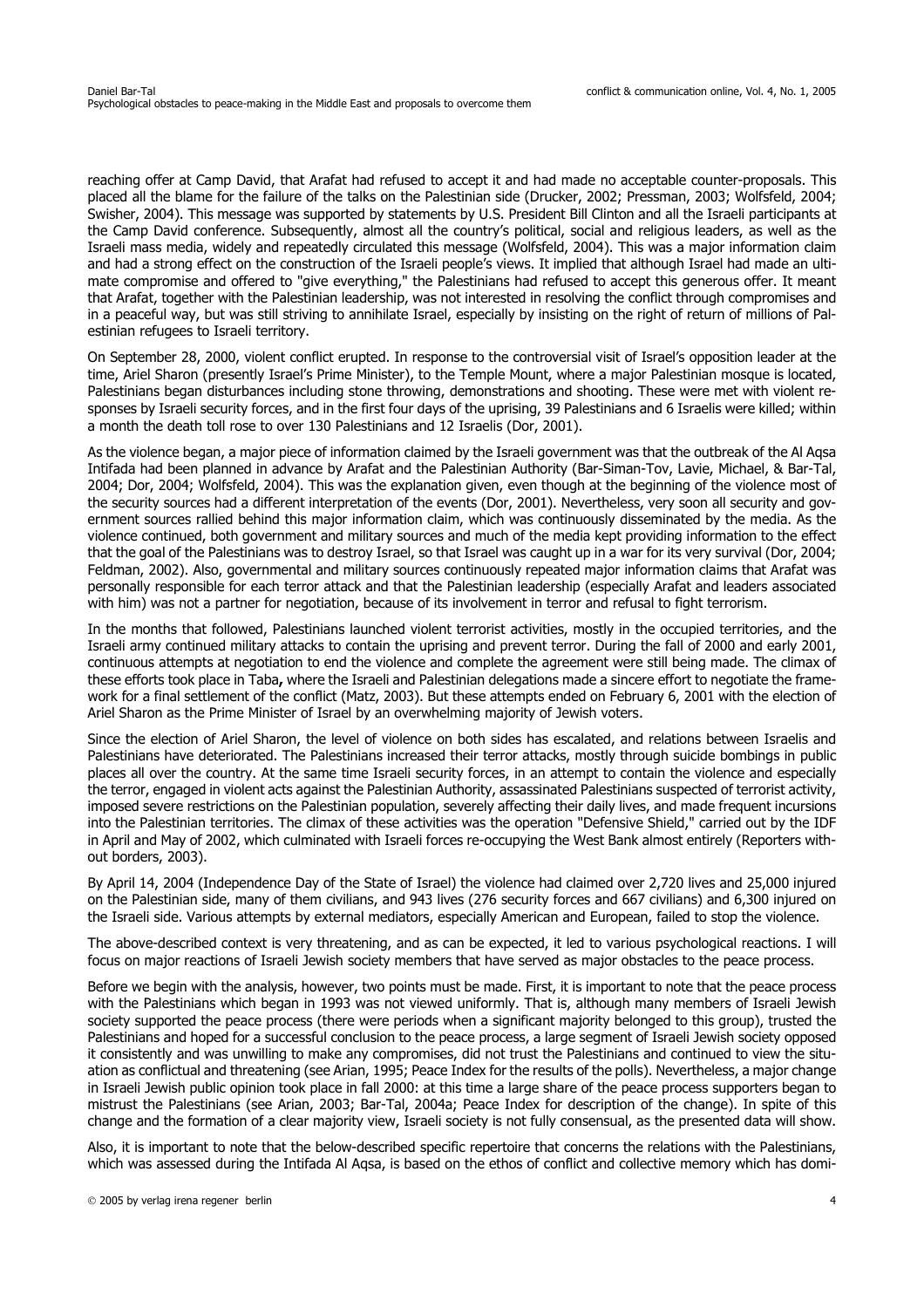nated Israeli Jewish society throughout decades of intractable conflict with the Arabs, and with the Palestinians in particular (Bar-Tal, 1998, 2000a). Prominent in narratives of ethos and collective memory are societal beliefs about the justness of a conflict's goals, a delegitimation of Arabs and particularly Palestinians, positive self-collective view and self-view as a victim. Societal beliefs about the justness of one's own goals deal with the reasons, explanations and rationales of the goals that are at stake in a conflict and, above all, justify their crucial importance; societal beliefs that delegitimize the Arabs deny the adversary's humanity; societal beliefs supporting positive self-collective images concern the ethnocentric tendency to attribute positive traits, values and behavior to one's own society; and societal beliefs about one's own victimization concern one's self-presentation as a victim (Bar-Tal & Salomon, in press). These societal beliefs are shared by society members, appear in public discourse, including mass media, are expressed in cultural products and featured in school textbooks. They lost some of their dominance during the peace process in the 1990s, but they reemerged in the latest cycle of violent conflict that started in the fall of 2000 (Sharvit & Bar-Tal, in press).

# **Psychological obstacles**

The analysis of the psychological obstacles deals with three major reactions: Fear, delegitimation of the Palestinians and self-collective view as a victim.

# **Fear**

One of the major psychological obstacles to renewing the peace process is the widespread fear in the Israeli Jewish society. Fear, as a primary aversive emotion, arises in situations of threat and danger to the organism (the person) and/or his/her environment (the society), and enables people to respond to them adaptively (Gray, 1989; Öhman, 1993; Plutchik, 1980; Rachman, 1978). It is experienced on the personal and collective levels in situations of violent conflict that are usually characterized by threat and danger to society members as individuals and to society as a whole. (Bar-Tal, 2001).

Fear prepares society members for better coping with the stressful situation on the very primary level (Collins, 1975; Lazarus & Folkman, 1984). This preparation is achieved in a number of ways: (a) it mobilizes a constant readiness to face potential dangers in the form of unanticipated threats; (b) it directs attention and sensitizes society to cues that signal danger and to information that implies threat; (c) it increases affiliation, solidarity and cohesiveness among society members in view of the threat to individuals and to society at large; and (d) it mobilizes society members to act on behalf of society, to cope with the threat, to act against the enemy and to defend the country and society.

But fear may also lead to a collective freezing of beliefs. That is, it leads to adherence to certain beliefs about the causes of threats, about the conflict, about the adversary and about ways of coping with the dangers, on the one hand, and to difficulty in entertaining alternative ideas, solutions or courses of actions, on the other hand. As Maslow (1963) noted, "all those psychological and social factors that increase fear cut the impulse to know" (p. 124). Furthermore, the collective fear orientation tends to limit society members' perspectives by binding the present to past experiences related to the conflict, and by building expectations for the future exclusively on the basis of the past. A society over-sensitized by fear tends to be driven by affectively primed heuristics and appraisals of continued threat and thus misinterprets cues and information as signs of threat and danger, searching for the slightest indication in this direction, even in situations that signal good intentions. Fear also causes great mistrust and delegitimization of the adversary and prevents rational and creative evaluation of the situation. In addition, a line of political research has showed that fear leads people to increased ethnocentrism and intolerance towards out-groups (Feldman & Stenner, 1997; Marcus, Sullivan, Theiss-Morse, & Wood, 1995). Finally, the collective fear orientation is a major cause of violence (see Brubaker & Laitin, 1998; Lake & Rothchild, 1998). A fearful society tends to choose to fight in response to threatening conditions. Fighting is a habituated course of action, based on past experience, and thus again a society fixates on coping with threat in a conflictive way, without trying new avenues of behavior that can break the cycle of violence.

The previously-described Palestinian violence directed towards Israeli Jews, together with its framing as an attempt to destroy the Jewish state, led to a feeling of fear as a result of implied threat. In June 2001, 67% of Israeli Jews reported that they were anxious about the future of Israel, and 63% reported higher anxiety than in the past regarding their personal security and that of their family (Maariv, June 8, 2001). With the increase in violence, Israelis' fear increased and influenced all aspects of life, in particular their behavior in public places and their use of public transportation (Klar, Zakay, & Sharvit, 2002; Lori, 2002). In addition, in the spring of 2002 almost all Israeli Jews (92%) reported a feeling of fear that they or a member of their family might fall victim to a terrorist attack, while in February 2000 this percentage was only 79%, and in 1999 only 58% (Arian, 2002). Finally, in 2002, 78% of the respondents reported that their personal security had deteriorated, whereas in 1999, 80% of Israeli Jews reported that their personal security was greater since the peace process began in 1993 (Arian, 2002, 1999).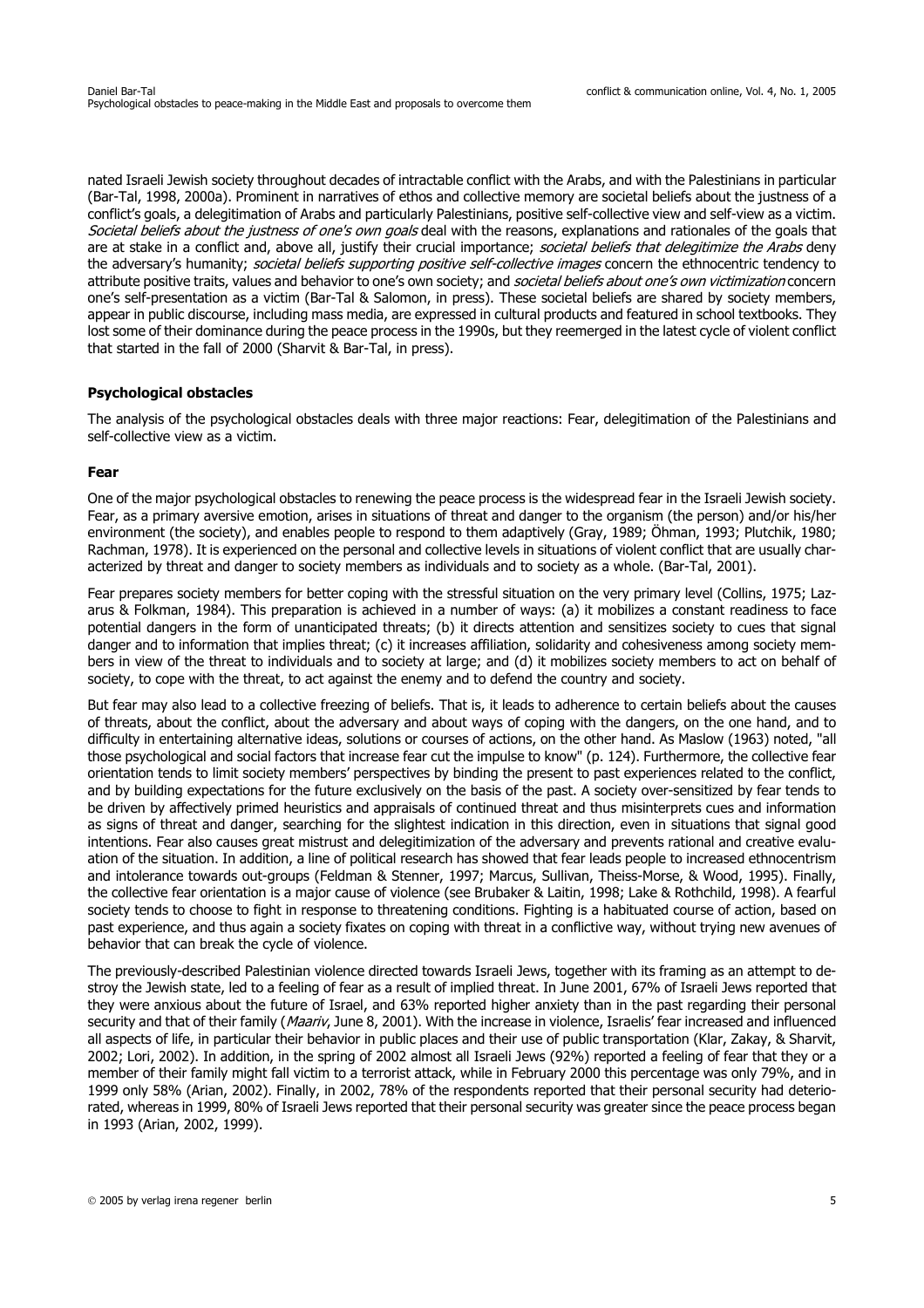### **Delegitimization of the Palestinians and their leaders**

Violence and threat perceptions arouse a need for explanation and justification of own acts and differentiation between one's own group and the rival. Delegitimization, which refers to stereotypes with extremely negative connotations, fulfils these functions. Specifically, delegitimization is defined as the categorization of a group or groups into extremely negative social categories that exclude it or them from the sphere of human groups that act within the limits of acceptable norms and/or values, since these groups are viewed as violating basic human norms or values (Bar-Tal, 1989, 1990 Bar-Tal & Teichman, 2005). Delegitimization is the categorization of an out-group into such categories as primitive persons, murderers, terrorists, aggressors and so on. In this view, delegitmization is a type of denial of humanity and moral exclusion (see also Bandura, 1999; Bar-On, 2000; Kelman, 1973; Opotow, 1990; Staub, 1989). In fact, it implies maximal differentiation between one's own group, which is viewed positively, and the delegitimized opponent. It provides rigid, persistent and durable categories that are unlikely to change while the conflict lasts, and most probably long after. This implication is based on the tendency of in-group members to explain the violence as due to the other group, and to attribute the continuation of the conflict to stable internal dispositions of the out-group (Pettigrew, 1979).

Delegitmization homogenizes the delegitimized group as one entity, not allowing the individualization of its members or differentiation among its subgroups. It automatically arouses strong negative emotions and implies behavioral intentions. That is, the use of labels such as murderers, terrorists, colonialists or fascists indicates that the delegitimized group, which is in conflict with the delegitimizing group, has the capacity and the intention to harm the opponent. Thus, delegitimizing characteristics imply threat to the delegitimizing group, since the labels used imply behavioral intentions. In turn, the violence and use of delegitimizing labels, which indicate threat and possible harm, arouse fear and deep mistrust. Finally, delegitimization implies a readiness to use violent means in order to punish the delegitimized group for the violence it has committed, and also to prevent future aggression by the group.

Indeed, during the Al Aqsa Intifada, systematic and institutionalized mutual delegitimization of Palestinians and Israeli Jews has been occurring (see Oren & Bar-Tal, 2004; Wolfsfeld & Dajani, 2003). The delegitimization of the Palestinians began with their leader. Within a very short time after the eruption of violence, Yasser Arafat was portrayed as not a partner for peace. Later, Arafat was portrayed as a terrorist, and he was blamed personally for every terror attack carried out by any Palestinian group. This line of delegitimization intensified after September 11, 2001, when the USA and other western states declared a "world war against terrorism". In this context, Arafat was compared to Bin Laden and to Saddam Hussein. Israeli Prime Minister Ariel Sharon claimed, "There is a need to delegitimize Yasser Arafat and the Palestinian Authority. There is a need to connect Arafat to terror and to destroy his image as a peacemaker" (Ben, October 19, 2001, p.3a). Finally, he was portrayed as "irrelevant," and formal contact between him and the Israeli authorities ceased. The Israeli public concurred with this presentation. As the polls showed, already in October 2000, 71% of Israeli Jews thought that Arafat behaved like a terrorist, in comparison to two years earlier, when only 41% thought so (Peace Index, October 2000). Similarly, the Palestinian Authority was represented by the Israeli government as a "terrorist entity" which initiated and supported terror attacks (Herald Tribune, March 1, 2001) and 67% of the Israeli Jews supported this view (Maariv, December 7, 2001).

As for negative stereotyping of the Palestinians, while in 1997 only 39% of the Israeli Jewish respondents described the Palestinians as violent and 42% portrayed them as dishonest, by the end of 2000 68% of Israeli Jewish respondents perceived the Palestinians as violent and 51% as dishonest. Also, in November 2000 78% of the Jewish public agreed with the statement that Palestinians have little regard for human life and therefore persist in using violence despite the high number of their own casualties (Peace Index, November 2000). In April 2001, 23% of Israeli Jews thought that all Palestinians support violence against Israel, 32.7% thought that the majority of them support it, and 17.3% thought that half of them support it (Peace Index, May 2001). In addition, while in 1999 64% of the Israeli Jews believed that the majority of the Palestinians want peace, in 2002 only 37% believed so (Arian, 2002), and in 2004 43% believed so. Finally, the lack of trust that goes with delegitimization is clearly reflected in the following beliefs: 70% of the Israeli Jewish public estimated that Arafat personally lacked the desire, or the capability, to sign an agreement to end the conflict with Israel, even if Israel agreed to all of his demands – and that he would make additional demands aimed at defeating the agreement; and 80% believed that the Palestinians would not honor an agreement signed by them (Peace Index, May 2001). Moreover, the great majority of Israeli Jews started to believe that the Palestinians were striving to destroy Israel and therefore peace with them could not be achieved (Arian, 2002).

#### **Collective self-perception as a victim**

One clear effect of group life in the context of violence, perceived threat and fear is the emergence of a sense of victimhood. The perception of being a victim emerges because an ingroup always focuses on the violence of the other group and assigns responsibility for the erupted violence and the continuation of the conflict to the out-group. At the same time, however, it views its own violence as a reaction to the harm caused by the out-group. This perception is especially pronounced when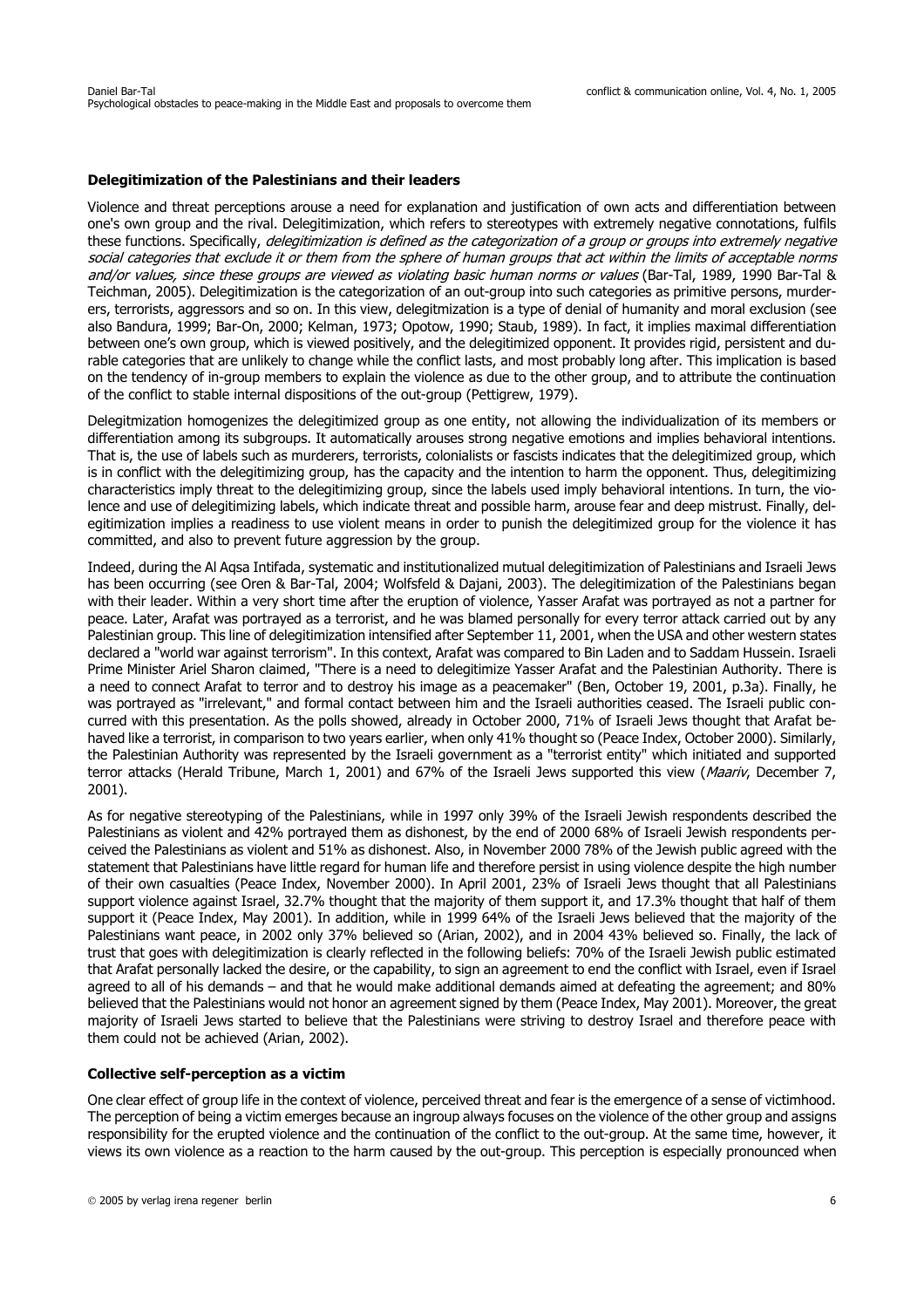the violence of the out-group harms civilians, including children and women. A self-perception as a victim is also based on a collective self-image as a peace-loving group striving to end the bloody conflict and a perception of the out-group as vicious, evil, bloodthirsty and unwilling to end the violence and solve the conflict peacefully.

A collective self-perception as a victim gives rise to feelings of anger and wishes for vengeance. Thus, it often leads to acts of violence represented as reactions to out-group aggression. Also, this perception causes a focus on the self. Ingroup members are wholly preoccupied with their own fate, since the threatening events are central and prominent in their awareness. They are preoccupied with their own danger, human losses, injury, damage, the future of the violent confrontation, and so on, without realizing that their behavior may be threatening to the rival group and may also be a cause of the violent cycles. Moreover, locked within the vicissitudes of their own losses, ingroup members have difficulty in being empathetic to out-group members, in being attuned to their suffering, hardships, grievances, needs or goals (Mack, 1990).

The sense of being a victim began to evolve especially with the increasing perception that the Palestinians had instigated violence in spite of the fact that, in the view of most Israelis, Ehud Barak had made the most generous possible proposals to end the Israeli-Palestinian conflict. In November 2000, about 80% of Israeli Jews blamed the Palestinians for the eruption of the violence (Peace Index, November 2000), and in 2002, 84% of Israeli Jewish respondents thought that the Palestinians were solely or mostly responsible for the deterioration in the relations between them and the Israelis, while only 5% thought Israel solely responsible for the conflict (Arian, 2002). Similarly, in August 2002, 92% of Israeli Jews believed that the Palestinians had not fulfilled their commitments as specified in the Oslo agreement, while 66% believed that Israel had fulfilled its own part (Peace Index, August 2002). It was not just the attribution of responsibility for the eruption of violence that set the stage for the Israelis' deep sense of victimhood, it was powerfully underlined by the continuous terror attacks that claimed many Jewish lives, most of them civilians. All members of the Israeli Jewish society thought and felt that the terror hurts innocent people enormously, is uniust and is far beyond the legitimate means of Palestinian struggle against the occupation. A sense of victimhood came to dominate the thoughts of Israeli Jews, and every attack on Israeli Jews, including on Israeli soldiers, was called terror and received immense exposure as such in the media. The Israeli media not only provided detailed accounts of terror attacks, their rescue actions following them, reports from hospitals and funerals; it also personalized the victims by describing their lives and publishing descriptions by those who knew them (Wolfsfeld & Dajani, 2003). In contrast, the great majority of the Israeli Jews was not interested in the great suffering of the Palestinian people and even supported the military actions which necessarily led to civilian casualties among the Palestinians. For example, 62% of the Israeli Jews supported army efforts to kill persons suspected of being involved in terror, even if there is a reasonable likelihood that the Palestinian civilian population would be harmed (Peace Index, July 2002).

The above-described psychological repertoire that characterizes society members involved in violent intractable conflict has serious consequences that will now be described.

# **Consequences**

When group members believe that the other group initiated the violent confrontations unjustly, experience fear, delegitimize the out-group and perceive their own group as a victim. Then they tend to support aggressive ways to cope with the violence, especially when they believe that they have the ability to resist the enemy. But first of all, situations of violent intergroup conflict cause people to look for a leader who projects determination to cope forcefully with the rival and can assure security. Israelis went to the polls on February 6, 2001 and elected Ariel Sharon (with a 60% majority), the Likud party candidate, over Ehud Barak, of the Labor party (Dowty, 2002). This outcome was not surprising, in view of the fact that the majority of Israeli Jewish voters believed that Barak had not only made the Palestinians an overly generous offer (44% thought so already in July 2000, Peace Index, July 2000, and 70.4% thought so by January 2001, Peace Index, January 2001), but also had been too lenient (70% thought so) in handling the crisis that led to the increased Palestinian violence (even 51% of Barak's own supporters accepted this view, Peace Index, January 2001).

The newly elected Prime Minister, an ex-general, had been involved in all of Israel's major wars, took an extremely hawkish position, vehemently opposing the Oslo agreement. He was, moreover, behind the building of many of the Jewish settlements in the West Bank and Gaza Strip. In Israel and outside it, Sharon had come to stand for force and a powerful determination to subjugate the Arabs, and especially the Palestinian. In his election campaign, he promised peace and security, and on taking office, he stopped negotiations with the Palestinians and insisted on the cessation of Palestinian violence as a precondition for any political negotiation. At the same time, he outlined the contours of an eventual conflict resolution proposal that promised Palestinians very small political gains (see interview with Sharon in Maariv, April, 13, 2001). During his incumbency, terror and violence increased, and Israel stuck to a policy of forceful and violent "containment" of Palestinian violence. Sharon gained great approval (about 60-70%) among Israeli Jews and consistent support for his security position, policy and actions.

Specifically supporting Israeli military policies, in March 2001 72% of Israeli Jews thought that additional military force should be used against the Palestinians (Peace Index, March 2001). A survey poll of February 2002 revealed that 75% of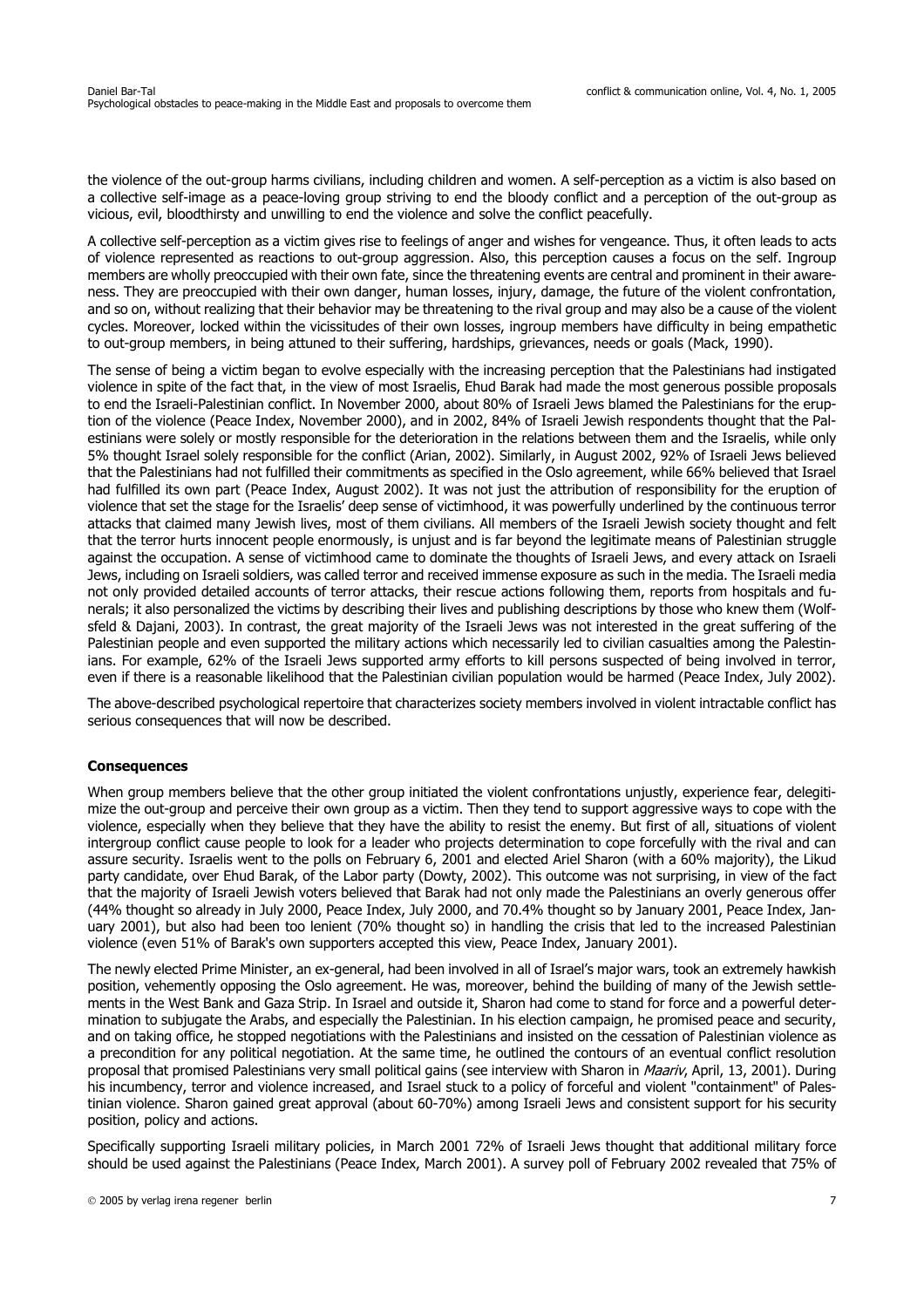Israeli Jews thought that the Intifada could be controlled by military action; 57% thought that the measures employed to put down the Intifada were too lenient, while only 9% thought that they were too harsh, and 34% thought that they were appropriate (Arian, 2002). Also, 58% supported the policy of investing more in the country's military apparatus in order to avoid another war and as an alternative to peace talks, while two years earlier only 40% supported this option (Arian, 2002).

With regard to specific actions, in April 2002 about 90% of Israeli Jews supported Operation Defensive Shield, in which the Israeli army re-conquered the West Bank cities that were under the control of the Palestinian Authority (Peace Index, April 2002); in 2002, 90% supported the so-called "targeted assassination" of Palestinians suspected of terrorist activity (Arian, 2002), 80% supported the use of tanks and fighter planes against the Palestinians, 73% supported the use of so-called "closures" and economic sanctions, and 72% supported military invasion of the cities under the control of the Palestinian Authority (Arian, 2002).

Finally, fear, the perception of one's own group as a victim and especially delegitmization led to a sense of irreconcilability, which implied that the conflict would continue to be violent and could not be resolved peacefully. Public opinion surveys taken before and during the relevant period reveal a dramatic change in the percentage of the Israeli Jews who thought that the Israeli-Palestinian conflict could come to an end through peace agreements: In 1999 the evaluations about peace agreements were optimistic, as 69% of the Israeli Jews preferred peace talks over strengthening Israeli military capacity, 68% believed that peace would come in the next three years, 59% thought that only through negotiations would terror attacks be curtailed, and a majority was ready to negotiate with the Palestinians over various core issues of their conflict (Arian, 1999). But in 2002 this mood changed: 58% of the Israeli Jews preferred strengthening Israeli military capacity over peace talks, 77% believed that war would erupt in the next three years and 68% thought that it was impossible to reach a peace agreement with the Palestinians (Arian, 2002). Moreover, the polls showed an increase in the degree to which the conflict was perceived as insolvable in the near future: in 2001 and 2002 at least 50% of Israeli Jews believed that the conflict would deteriorate and at least 50% predicted that the conflict would continue for many years (Globes, November 15, 2001, April 25, 2002). In 2002, 77% assessed the likelihood of war between Israel and Arab states within the next three years as being of medium or high probability compared with 44% in 1999 (Arian, 2002). Similarly, a decline in support for the Oslo agreement was evidenced in the polls: from support of 70% in 1999 to support of 31% in 2003 (Arian, 2003).

One result of the violence is the tendency to draw clear distinctions between one's own group and the rival. Thus, the Israeli public first differentiated psychologically between themselves and the Palestinians by perceiving the latter negatively as obstructionists, as having bad intentions, as perpetrators of violence and as having generally negative characteristics. In contrast, Israeli Jews perceived themselves as victims with predominantly positive characteristics.

Moreover, the violence, threat perception, fear, delegitmization of the Palestinians, self-image as a victim and sense of irreconcilability led many Israeli Jews to support physical separation between Jews and Palestinians. The notion that "they should be there, and we should be here" was propagated by politicians across the entire political spectrum. In the relevant period, they proposed at least nine different plans for unilateral separation (Galili, April 5, 2002). This reflected not only a desire for self-defense, but also a wish for psychological differentiation from the Palestinians (Baskin, 2002; Nadler, 2002). The Israeli public supports (at least about 60%) separation from the Palestinians by physical means (Peace Index, May 2001), and 56% prefer it to agreement with the Palestinians (Maariv, May 10, 2002). The direct reflection of this desire is the construction of a fence that is supposed to separate Israelis and Palestinians and to prevent, at the same time, terror attacks (Rabinowitz, 2002). The government eventually yielded to these demands, and in the summer of 2002 decided formally for physical separation between the Palestinians and the Israelis, which includes building a wall and other physical means of separation. A survey poll made in February 2004, after many controversial views about the wall were published, showed that 84% of the Israeli Jews support the dividing wall. About 66% believed that the wall should be built, in accordance to the government's security policies, and 64% believe that the suffering of the Palestinians should be a secondary or only negligible consideration.

# **Psychological steps for de-escalation of the Israeli-Palestinian conflict**

The above analysis suggests that psychological factors play a major role in the stalemate that characterizes the present conflictual relations between Israelis and Palestinians. While the contours of a possible solution of the conflict are more or less clear to members of both societies, and a substantial majority in each society supports large parts of it, the described psychological obstacles prevent the realization of the solution, allowing the extreme leadership and obstructionist fractions to dictate the course of the conflict.

Political psychology can suggest various specific steps that each society can take in order to reduce the effects of the psychological obstacles (Bar-Tal, 2000b; Kelman & Fisher, 2003; Carnevale & Pruitt, 1992; Ross & Ward, 1995). Among them I note reduction of the incitement carried in each society by the leaders, positive statements about peace support by lead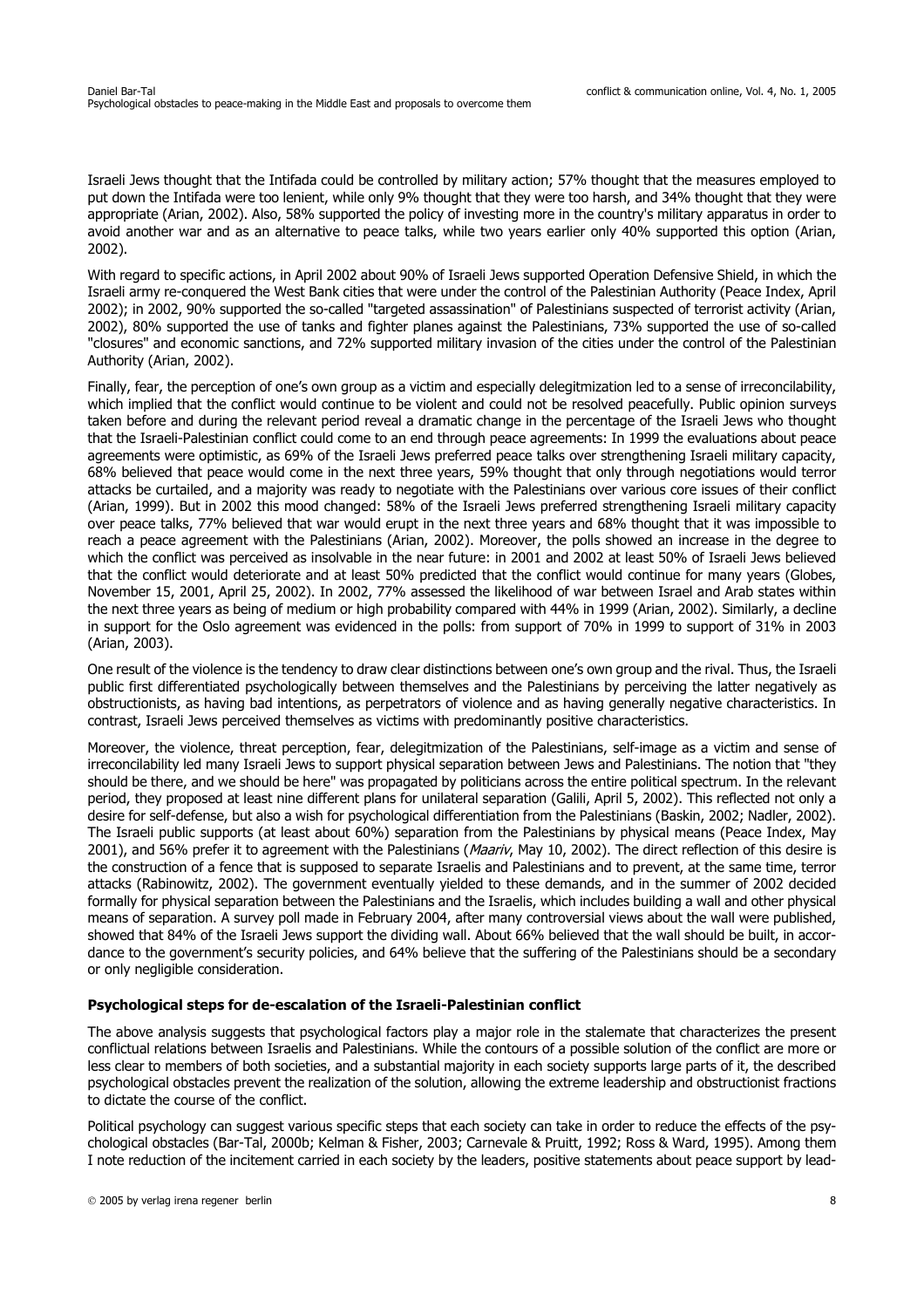ers, extensive descriptions of the civilian victims of the rival society, elimination of the double standard in reporting about violence by the mass media, and so on. In this paper, I would like to describe in general terms the psychological state that both societies should strive to reach in the present situation of violent conflict without negotiation. After almost four years of violent confrontations, Israelis and Palestinians should try to achieve a state of peaceful coexistence.

Coexistence in my opinion refers to conditions that serve as fundamental prerequisites for the peace process, on a societal level. It refers to the very recognition of the right of the other group to exist peacefully with its differences and to the acceptance of the other group as a legitimate and an equal partner with whom disagreements have to be resolved in nonviolent ways. This state has been reached when the majority of society members share this view (Bar-Tal, 2004b). I would argue that the following are the main components of the shared psychological state of coexistence:

Legitimization allows viewing the opponent as belonging to an acceptable category of groups behaving within the boundaries of international norms, with whom it is possible, and even desirable, to terminate conflict and construct positive relations. This allows recognition of the legitimate existence of the other group with its differences, which may be in the realm of goals, values, aspirations, religion, nationality, ethnicity, culture, and other domains. Legitimization implies that the other group has the same right to exist and live in peace as one's own group and has the right to raise claims and grievances that are then to be resolved in nonviolent ways. Legitimization implies acceptance of the elected leaders of the rival group as legitimate partners in the peace process. As such, it provides the basis for trust that is an essential condition for starting the process of conflict resolution leading eventually to the construction of peaceful relations. Trust raises expectations for future positive relations and catalyzes the continuation of the peace process. Legitimization thus plays a crucial role in changing the nature of intergroup relations. It enables the initiation of negotiations with the opponent to achieve a peaceful resolution of the conflict and to eventually build peaceful and cooperative relations. Therefore, encouraging legitimization is one of the first conditions and primary building blocks for the construction of new relations between former rivals.

Equalization makes the rival into an equal partner with whom it is possible to establish new relations. This requires recognition of the principle of status equality between the groups, a principle that is brought to bear first in negotiations and later in all types and at all levels of intergroup interactions. Equalization implies that leaders as well as ordinary persons perceive members of the rival group, first and foremost, as equals, without superiority, and then treat them accordingly. Also, it is important not to set any large-scale societal-structural conditions for negotiation that imply paternalization and unequal treatment. This constitutes a major change after years of extreme differentiation between one's own group and the opponent, which was a result of viewing the rival as inferior with delegitimizing labels. Without equalization, it is impossible not only to construct new peaceful relations, but also to carry on successful negotiations to resolve the conflict. Equalization thus allows meaningful interaction between past adversaries.

Differentiation leads to the pluralization of the rival group. It enables a new perception of the rival, previously regarded as a uniformly hostile entity. The new perception implies that the rival group includes various sub-groups that differ in their views and ideologies. Differentiation thus also makes it possible to see that members of the rival group differ in their opinions regarding the conflict and its resolution. This is an important change, because there are always social forces that oppose the peaceful resolution of the conflict and who do not hesitate to resort even to violence to stop it. Differentiation thus enables people to at least distinguish between those who support peace and those who do not support it and as result to establish different relations with these two groups. But differentiation does more than just that – it provides a more human view of the opponent group and does more justice to its complex structure. It enables people to acknowledge subgroups that hold similar values and beliefs to one's own, especially those relevant for establishing peaceful relations.

Personalization allows people to view the rival group not as a depersonalized entity, but as made up of individuals with ordinary human characteristics, concerns, needs and goals. This is a process of individuation after a period of de-individuation and constitutes a further step after differentiation. Personalization may be reflected in differentiation on three levels: within an individual, among individual members, and among roles. Within an individual, differentiation refers to the level of complexity of individual perceptions. Differentiation among individuals allows the acknowledgement of individual differences, namely to view groups as composed of individuals who differ in appearance, characteristics, opinions, concerns, needs and goals. Finally, it allows viewing members of groups in different personal or social roles such as mothers, sons, students, teachers, physicians, peasants, etc. Any type of individuation of group members defuses generalizations and enables people to perceive similarity and even commonality with them. These may include shared attributes, ideology, beliefs and feelings, at least with some members of the rival group. It facilitates the development of new individual and group representations that go beyond the stereotyped ones. These in turn, facilitate personal references to members of the rival group, empathy for their hardships and identification with some of their needs or aspirations. Those are important psychological elements for developing co-existence. They allow seeing the members of the rival group as human beings who are also victims of the conflict and likewise have just claims and moral justifications for their demands.

Reduction of negative affect and introduction of hope and acceptance On the affective level, two concomitant process need to occur: On the one hand, there is a need for a reduction of collective fear and hatred, and on the other hand, there is a need to initiate collective hope, trust, and mutual acceptance (Bar-Tal, 2000b; Kelman, 2004; Kriesberg, 2004). The col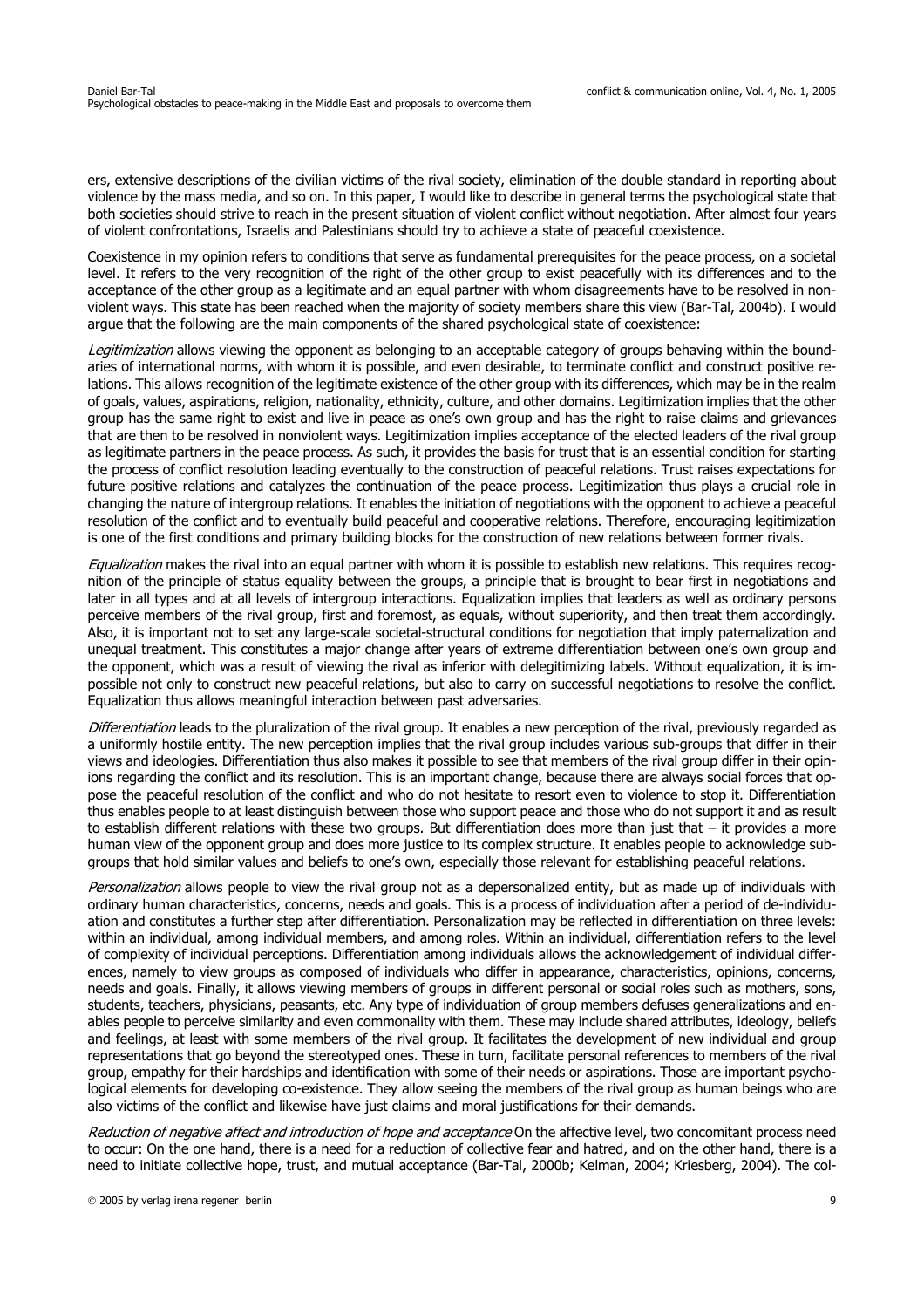lective emotion of hope arises when a concrete positive goal is expected (Lazarus, 1991; Stotland, 1969). It includes the cognitive elements of visualizing and expecting, as well as of the affective element of feeling good about expected events or outcomes (Staats & Stassen, 1985). The development and maintenance of hope involves the higher mental processes of vision, imagination, goal setting, planning and considering alternatives, all of which require openness, creativity and flexibility (Snyder, 1994, 2000). Developing a collective orientation of hope for peace implies the formation of new goals such as living in peaceful coexistence and cooperation with yesterday's enemy. This implies stopping bloodshed, destruction, misery, hardship, and suffering and at the same time allowing for the emergence of peace, tranquility, prosperity and growth. It also requires adopting new ways of achieving these goals, such as negotiation, mediation, compromise, concession and reciprocity (Jarymowicz & Bar-Tal, 2004). In addition, there is a need to create a collective affective orientation permitting the former rival's acceptance, which should replace hatred. It denotes a positive evaluative reaction toward the other group and implies at least trust and the intention to form positive relations. These emotional changes are necessary for the establishment of new relations.

The above-described conditions of coexistence create a positive climate in the society that facilitates the achievement of peaceful conflict resolution. But it is absolutely clear that while the psychological state of coexistence is a necessary facilitator of the peace process, it does not solve the long-standing disagreements between the Israelis and Palestinians. The primary condition for progress towards peaceful resolution of the Israeli-Palestinian conflict is negotiation between the rivals that allows the development of mutually acceptable agreement. Without negotiation, it is impossible to make any progress towards conflict resolution. It is, however, obvious that even when negotiations begin, there will be a need to reduce the psychological obstacles that inhibit the peace process. I firmly believe that the reduction of psychological obstacles should begin as early as possible, independently of the beginning of formal negotiations.

Finally, but not least of all, it is also absolutely clear that the peace process requires the cessation, or at least a significant reduction, of all types of violence by the Israelis and Palestinians (Violence and its alternative, 2003). This is a fundamental prerequisite for changing the psychological repertoire that inhibits the peace process. Inter-group violence is the physical or psychological harm that results from one group acting against another. When perpetrators act as members of groups, individual acts that harm others can be regarded as inter-group violence. This definition encompasses various forms of violence, including those carried out by states, ethnic groups or organizations, which may not only kill, injure, torture, destroy, expel or commit ethnic cleansing and genocide, but also exploit, discriminate against, deprive, harass, exert pressure on or subjugate other groups. The continuing violence between the Israeli Jews and the Palestinians is tragic and unnecessary. Both sides inflict losses, pain and suffering on the other. At present, the Palestinians mostly engage in terror attacks using suicide bombers, targeting public places, indiscriminately killing civilians and causing fear among the whole Israeli population. They also terrorize civilian Jews in the occupied territories by attacking them on the roads and in their settlements. In addition, they carry out guerrilla activities against military targets. On the other hand, Israeli Jews continually confiscate and settle on Palestinian land and prevent economic development, arrest and torture Palestinian suspects, deny them civil rights, pressure Palestinians to collaborate, destroy their olive groves and orchards, inflict collective punishments, impose curfews and closures and set up checkpoints and roadblocks, assassinate Palestinians suspected of terrorist activity and destroy their homes, bomb the buildings used by the Palestinian security forces, kill civilians during fighting and make incursions into the Palestinian territories.

Each side is convinced that its violence is justified and that the other side is brutal, untrustworthy and violent. It generally does not occur to either side to think about the other – to realize that losses of human life are terrible, irreplaceable and therefore unforgettable. They feed fear, hatred, delegitimization and self-perceptions as victims, which in turn perpetuate violence. In essence, the process describes the vicious cycles of violence in which violence contributes to the construction of a negative psychological repertoire which in turn leads to the continuation of violence, and so on.

Coexistence implies that although conflict and disagreement may still be intact, the involved groups have decided to abandon violent ways of confrontation and choose peaceful means to achieve their goals. It means that the groups are ready to establish mechanisms of negotiation to deal with their lists of grievances in order to resolve them.

It is obvious though that it is easier to stop state sponsored violence than violence committed by organizations and individuals, as happens mostly on the Palestinian side. This type of violence should not have veto power on the continuation of the peace process. Hostile and aggressive acts do not stop immediately, but usually continue for years, with a downward slope. Their decrease depends on the satisfaction of the basic needs of the people. It is thus a challenging task to carry on the peace process even while signs of conflict are still present. In such a situation, the reactions of leaders and the media to the threatening cues are crucial. When they frame the events in ways that support fear, hatred and generalized delegitimization, then the peace process has very little chance to evolve. But when, in contrast, the leaders and media on both sides explicitly condemn the acts and their perpetrators, when they minimize their importance, reassure the public and repeat their commitment to peace goals, then the chances are high that the peace process will survive and gain momentum.

I would like to suggest that the described conditions are essential for starting new kinds of intergroup relations on the way to peaceful conflict resolution. Coexistence does not just involve the acts implied by the described requirements. Acts such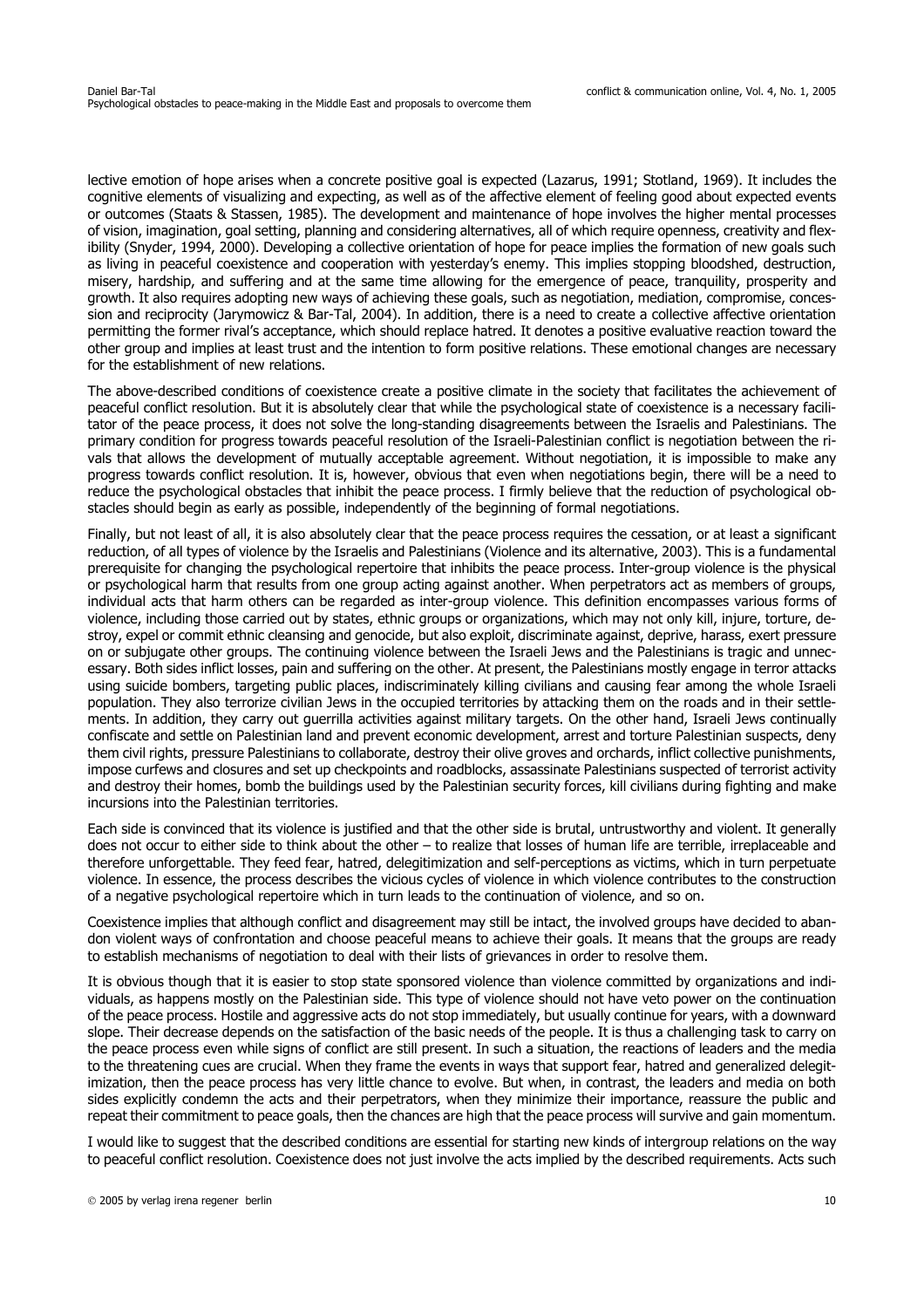as agreements on ceasefires, the beginning of negotiation, and eventually conflict resolution are important parts of coexistence. But, as noted, the core of coexistence refers to a state of mind shared by the members of the society. In this sense, coexistence is primarily a formative process of the psychological repertoire of society members. The accompanying acts of cooperation, integration, or exchanges are direct behavioral products of coexistence. Individual acts that occur in response to formal agreements, orders or decisions, without psychological changes in society members, do not indicate a state of coexistence.

The present conceptual and practical proposal thus focuses on societal change. Such change rarely takes place only due to the mere existence of the peace process, which includes the cessation of violence and negotiation. These conditions are necessary, but not sufficient. Of great importance are well-planned and executed steps aimed to change the psychological repertoire of the societies involved in the peace process. These steps should be of wide scope and an extensive nature and thus affect many society members. I will note few such possible steps.

First of all, a change in the psychological repertoires of society members depends on the intentions, determination, activism and strength of those who support the peace process, including leaders, political parties, NGOs, and individual society members. After years of mistrust, hatred and hostility, both parties must exhibit much good will in order to change these feelings. There is need for well-publicized conciliatory acts, including verbal statements and symbolic acts, both formal and informal, by both parties that will set the tone for reciprocity, positive spirals of behavior, and eventually create a new climate of peace. The change requires the involvement of individuals, groups and organizations in persuading hesitant and opposing group members of the importance of peaceful resolution of conflict through negotiation (Maoz, 2004).

The moves of peace supporters are often met with opposition within their own society in the form of pressure, public mobilization and sometimes even smear campaigns and/or violence- all aimed at obstructing the peace process. Thus there is need to overcome these obstacles and show great resolve and devotion to the peace process. Peace supporters must signal to society members that they are determined to advance the peace process successfully despite the opposition.

Second, the successful process of establishing a climate of coexistence in a society depends on the mobilization of societal institutions to propagate the new messages of the peace process. The mass media and educational system play an important role in this mission.

The mass media can be a very powerful tool for promoting a peace process (Barnes, 1997; Bruck & Roach, 1993; Calleja, 1994; Chadha, 1995; Elhance & Ahmar, 1995; Kopstein, 1997; Kriesberg, 1998; Norval, 1998). Potentially they can act without much planning and preparation and reach all segments of a society. They can transmit information about the new peaceful goals, the rival group, one's own group, about the developing relations, and so on. However, first and foremost, the media serve as channels to communicate leaders' messages about the peace process. The media in itself constructs public reality by framing the news and commentaries. Its support for the peace process is crucial. In democratic states, however, the media cannot be mobilized simply by decrees and orders; instead, they too must be persuaded of the importance of peace.

Another important institution that serves as a societal channel of information is the educational system. Education constitutes one of the most important methods for promoting change in the societal psychological repertoire (Asmal, Asmal, & Roberts, 1997; Calleja, 1994; Chadha, 1995; Chetkow-Yanoov, 1986; Gordon, 1994; Kriesberg, 1998; Maoz, 2002). This mostly involves using the school system for peace education, since this system is often the only institution the society can make formal, intentional, and extensive use of to change the psychological repertoire of society members. Peace education aims at constructing students' worldviews (i.e., their values, beliefs, attitudes, motivations, skills and patterns of behavior) in a way that reflects the reality of the peace process and prepares them to live in an era characterized by a peace process (Salomon & Nevo, 2002). In order to achieve this objective, the school system must provide pupils with knowledge that is in line with the principles of the peace process (for example, about the other group, about the course of the conflict, about future peaceful relations, about the nature of peace, about conflict resolution, etc.). In addition, peace education ought to develop new attitudes and skills in pupils (for example, tolerance, self control, sensitivity to others' needs, empathy, critical thinking, openness, etc.). This is a large-scale endeavor that requires setting educational objectives, preparing curricula, specifying school textbook contents, developing instructional material, training teachers, constructing a climate in the schools that is conducive to peace education, and so on (Bjerstedt, 1988, 1993; Burns & Aspeslagh, 1996; Harris, 1988; Hicks, 1988; Reardon, 1988).

In sum, the above-described conditions of coexistence are limited. They serve as good societal foundations for support of the conflict resolution. Coexistence does not include the development of sensitivity to the other group's needs, the establishment of full economic or cultural cooperation, compensation for past sufferings and harm, forgiveness or healing, change of past narratives, and other important elements of harmonious relations (see Ackermann, 1994; Hayner, 1999; Lederach, 1998; Lipschutz, 1998; Staub, 2000; Wilmer, 1998). These elements may begin to evolve within the framework of coexistence, as necessary steps towards reconciliation. Still, coexistence is an important phase after years of violent con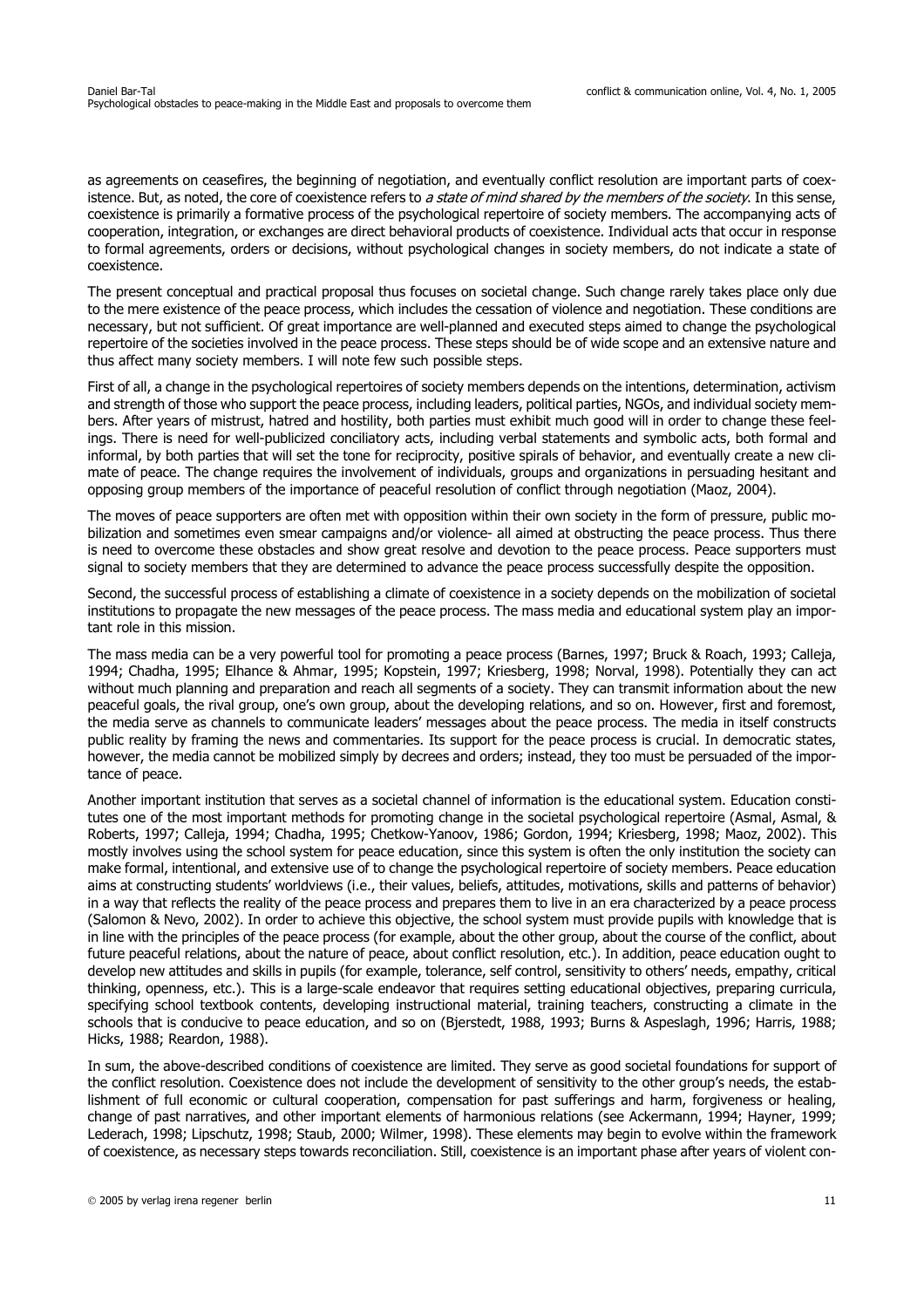flict during which Israeli Jews and Palestinians came under the spell of hostility, mistrust, delegitimization, fear, anger and hatred. This is an important phase in the long journey towards reconciliation. It is necessary that Israeli Jews and Palestinians select this road in order to stop the bloodshed and suffering of both nations and move towards the peace and prosperity so needed by both societies.

#### References

- Ackermann, A. (1994). Reconciliation as a peace-building process in post-war Europe: The Franco-German case. Peace & Change, 19, 229–250.
- Arian, A. (1995). Security threatened. Cambridge: Cambridge University Press.
- Arian, A. (1999). Security threatened: Israeli public opinion on peace and war. Tel Aviv: Papyrus. (in Hebrew)
- Arian, A. (2002). Israeli public opinion on national security 2002 (Memorandum No. 61, July 2002), Tel Aviv: Tel Aviv University, Jaffe Center for Strategic Studies.
- Arian, A. (2003). Israeli public opinion on national security 2003 (Memorandum No. 67, October 2003), Tel Aviv: Tel Aviv University, Jaffe Center for Strategic Studies.
- Asmal, K., Asmal, L., & Roberts, R.S. (1997). Reconciliation through truth: A reckoning of apartheid's criminal governance. Capetown: David Phillips Publishers.
- Bandura, A. (1999). Moral disengagement in the perpetration of inhumanities. Personality and Social Psychological Review, 3, 193-209.
- Barnes, H.E. (1997). Theatre for reconciliation: Desire and South African students. Theatre Journal, 49, 41-52.
- Bar-On, D. (2000). Cultural identity and demonization of the relevant other: Lessons from the Palestinian-Israeli conflict. In A. Y. Shalev, R. Yehuda, & A.C. McFarlane (Eds.), International handbook of human response to trauma (pp.115–125). New York: Plenum.
- Bar-Siman-Tov, Y., Lavie, E., Michael, K., & Bar-Tal, D. (2004). The transition from conflict resolution to conflict management: The Israeli-Palestinian violent conflict 2000–2004. (Unpublished Manuscript)
- Bar-Tal, D. (1988). Delegitimizing relations between Israeli Jews and Palestinians: A social psychological analysis. In J. Hofman (Ed.), Arab-Jewish relations in Israel: A quest in human understanding. (pp. 217-248). Bristol, IN: Wyndham Hall Press.
- Bar-Tal, D. (1989). Delegitimization: The extreme case of stereotyping and prejudice. In D. Bar-Tal, C. Graumann, A.W., Kruglanski, & W. Stroebe (Eds.), Stereotyping and prejudice: Changing conceptions (pp. 169-188). New York: Springer-Verlag.
- Bar-Tal, D. (1990). Causes and consequences of delegitimization: Models of conflict and ethnocentrism. Journal of Social Issues, 46 (1). 65–81.
- Bar-Tal, D. (1998). Societal beliefs in times of intractable conflict: The Israeli case. International Journal of Conflict Management, 9, 22-50.
- Bar-Tal, D. (2000a). Shared beliefs in a society: Social psychological analysis. Thousand Oaks, CA: Sage.
- Bar-Tal, D. (2000b). From intractable conflict through conflict resolution: Psychological analysis. Political Psychology, 21, 351–365.
- Bar-Tal, D. (2001). Why does fear override hope in societies engulfed by intractable conflict, as it does in the Israeli society? Political Psychology, 22, 601–627.
- Bar-Tal, D. (2004a) The necessity of observing real life situations: Palestinian-Israeli violence as a laboratory of learning about social behavior. European Journal of Social Psychology, 34, 677-701.
- Bar-Tal, D. (2004b) Nature, rationale and effectiveness of education for coexistence. Journal of Social Issues, 60, 253-271.
- Bar-Tal, D. (in press). The influence of events and mis(information) on the Israeli Jewish public opinion: The case of Camp David and the Second Intifada. Palestine Israel Journal.
- Bar-Tal, D., & Salomon, G. (in press). Israeli-Jewish narratives of the Israeli-Palestinian conflict: evolvement, contents, functions and consequences. In R. Rotberg (Ed.), History's double helix: The intertwined narratives of Israel and Palestine. Bloomington, IN: Indiana University Press.
- Bar-Tal, D., & Teichman, Y. (2005). Stereotypes and prejudice in conflict: Arab representations in Israeli Jewish society. Cambridge: Cambridge University Press.
- Baskin, G. (2002). Proposals for walls and fences and their consequences. Palestine-Israel Journal, 9(3), 7-18.
- Ben, A. (October 19, 2001) Sharon: Arafat is like Taliban. Haaretz, p 3a. (in Hebrew)
- Bjerstedt, A. (1988). Peace education in different countries. Malmo: Educational Information and Debate. No. 81.
- Bjerstedt, A. (Ed.). (1993). Peace education: Global perspective. Malmo: Almqvist & Wiksell.

2005 by verlag irena regener berlin 12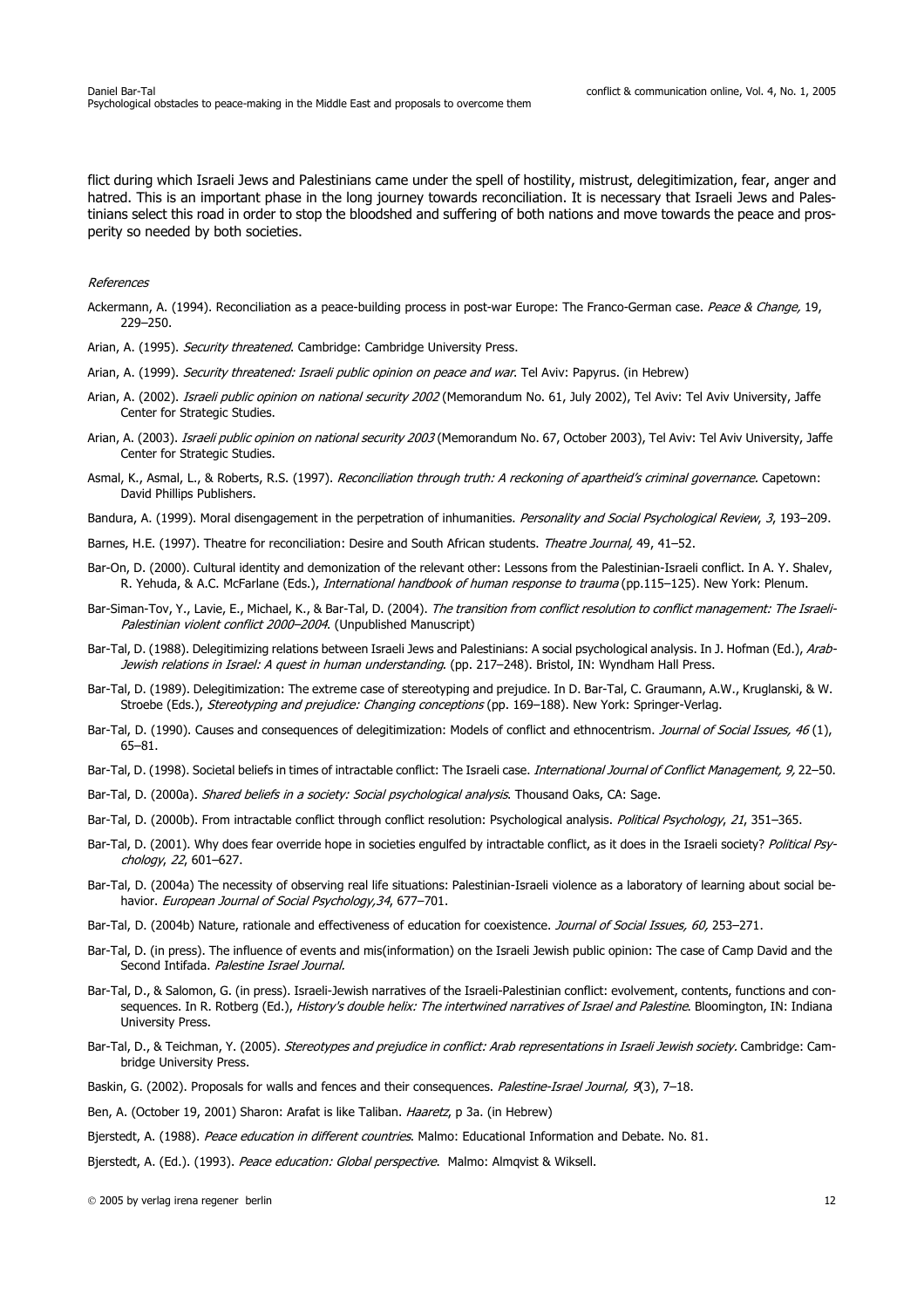Brubaker, R., & Laitin, D. D. (1998). Ethnic and nationalist violence. Annual Review of Sociology, 24, 423-452.

- Bruck, P., & Roach, C. (1993). Dealing with reality: The news media and the promotion of peace. In C. Roach (Ed.), Communication and culture in war and peace (pp.71-95). Newbury Park, CA: Sage.
- Burns, R.J., & Aspeslagh, R. (Eds.).(1996). Three decades of peace education around the world. New York: Garland.
- Calleja, J. (1994). Educating for peace in the Mediterranean: A strategy for peace building. In E. Boulding (Ed.), Building peace in the Middle East: Challenges for states and civil society (pp.279-285). Boulder: Lynne Rienner Publishers.
- Carnevale, P. J., & Pruitt, D. G. (1992). Negotiation and mediation. Annual Review of Psychology, 43, 531–582.
- Chadha, N. (1995). Enemy images: The media and Indo-Pakistani tensions. In M. Krepon & A. Sevak (Eds.), Crisis prevention, confidence building and reconciliation in South Asia (pp. 171-198). New York: St. Martin's Press.
- Chetkow-Yanoov, B. (1986). Improving Arab-Jewish relations in Israel: The role of voluntary organizations. Social Development Issues. 10, 58–70.
- Collins, R. (1975). Conflict sociology: Toward an explanatory science. New York: Academic Press.
- Dor, D. (2001). Newspapers under the influence. Tel Aviv: Babel. (in Hebrew)
- Dor, D. (2004). Intifada hits the headlines: How the Israeli press misreported the outbreak of the second Palestinian uprising. Bloomington IN: Indiana University Press.
- Dowty, A. (2002). Remarks on elections 2001 and present Intifada. Politika: The Israeli Journal of Political Science and International Relations, 7, 9–13. (in Hebrew)
- Drucker, R. (2002). Harakiri: Ehud Barak: The failure. Tel Aviv: Yedioth Ahronoth Books and Chemed Books. (in Hebrew)
- Elhance, A.P., & Ahmar, M. (1995). Nonmilitary CBMs. In M. Krepon & A. Sevak (Eds.), Crisis prevention, confidence building and reconciliation in South Asia (pp. 131-151). New York: St. Martin's Press.
- Feldman, S. (2002). Managing the conflict with the Palestinians: Israel's strategic options. Strategic Assessment, 5, 1-10.
- Feldman, S., & Stenner, K. (1997). Perceived threat and authoritarianism. Psychological Psychology, 18, 741–770.
- Galili, L. (April 5, 2002). Unilateral separation from social perspective. Haaretz. (in Hebrew)
- Gerner, D. J. (1991). One land, two people: The conflict over Palestine. Boulder, Co: Westview Press.

Globes, April 25, 2002.

- Globes, November 15, 2001.
- Gordon, H. (1994). Working for peace in the Middle East: The educational task. In E. Boulding (Ed.), Building peace in the Middle East: Challenges for states and civil society (pp. 311–317). Boulder: Lynne Rienner Publishers.
- Gray, J. A. (1989). The psychology of fear and stress (2nd ed.). Cambridge: Cambridge University Press.
- Harris, I.M. (1988). Peace education. Jefferson, NC: McFarland & Company.
- Hayner, P.B. (1999). In pursuit of justice and reconciliation: Contributions of truth telling. In C.J. Arnson (Ed.) (1999), Comparative peace processes in Latin America (pp. 363–383). Stanford: Stanford University Press.

Herald Tribune, March 1, 2001.

- Hicks, D.W. (Ed.). (1988). *Education for peace: Issues, principles and practices in the classroom*. London: Routledge.
- Hirschfeld, Y. (2000). Oslo, a formula for peace. Tel Aviv: Am Oved. (in Hebrew)
- Jarymowicz, M., & Bar-Tal, D. (2004). The dominance of fear over hope in the lives of individuals and collectives. Manuscript submitted for publication
- Kelman, H. C. (1973). Violence without moral restraint: Reflections on the dehumanization of victims and victimizers. Journal of Social Issues, 29(4), 25–61.
- Kelman, H. C. (1999). The interdependence of Israeli and Palestinian national identities: The role of the other in existential conflict. Journal of Social Issues, 55(3), 581–600.
- Kelman, H. C. (2004). Reconciliation as identity change: A social psychological perspective. In Y. Bar-Siman-Tov (Ed.). From conflict resolution to reconciliation (pp.111-124). Oxford: Oxford University Press.
- Kelman, H. C., & Fisher, R. J. (2003). Conflict analysis and resolution. In D. O. Sears, L. Huddy, R. Jervis (Eds.) Oxford handbook of political psychology (pp.315-353). New York: Oxford University Press.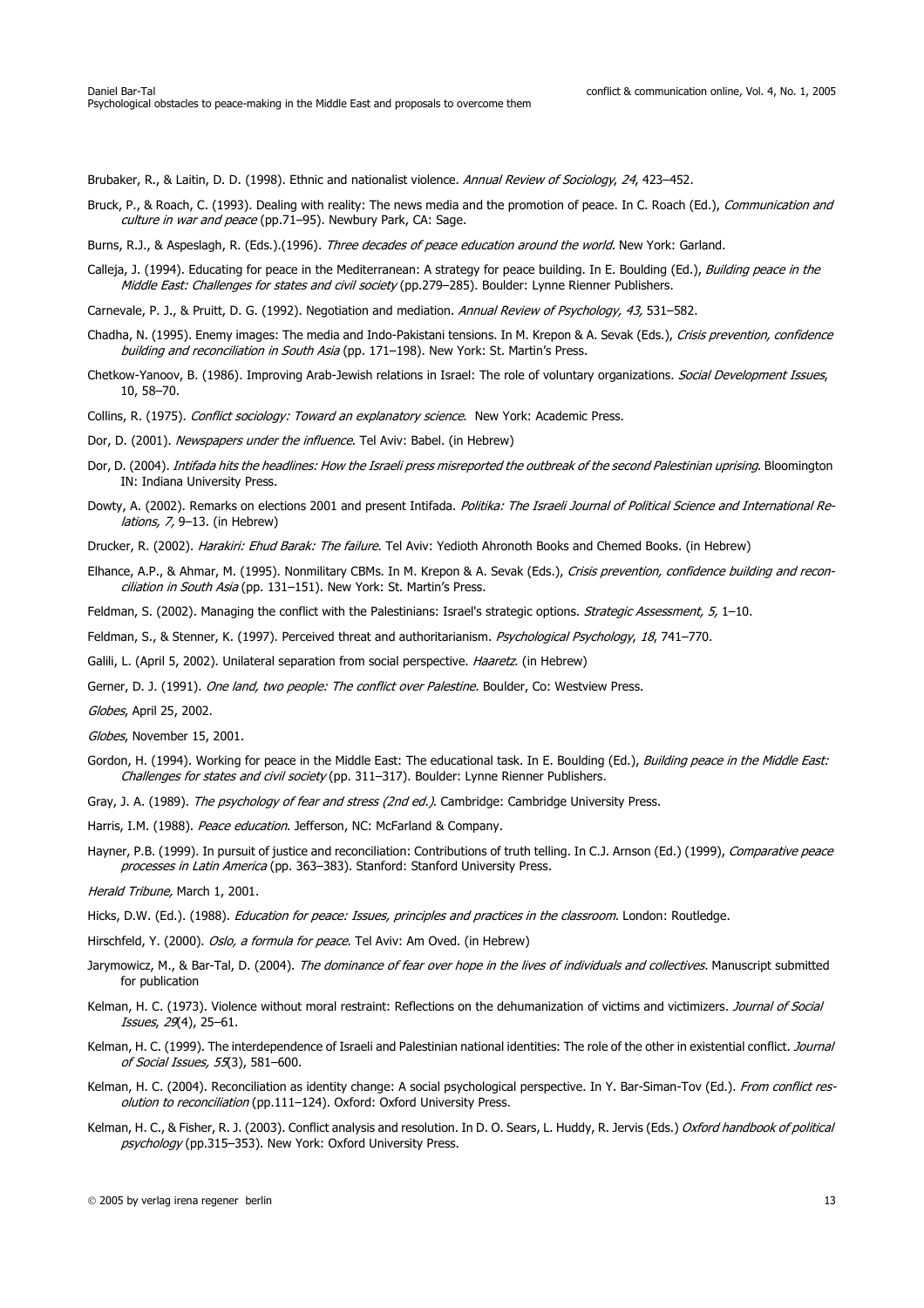- Klar, Y., Zakay, D., & Sharvit, K. (2002). "If I Don't Get Blown Up ...": Realism in face of terrorism in an Israeli nationwide sample. Risk, Decision and Policy, 7, 203–219.
- Kopstein, J.S. (1997). The politics of national reconciliation: Memory and institutions in German-Czech relations since 1989. Nationalism & Ethnic Politics, 3, 57–78.
- Kriesberg, L. (1998). Coexistence and the reconciliation of communal conflicts. In E. Weiner (Ed.), The handbook of interethnic coexistence (pp. 182–198). New York: The Continuum Publishing Company.
- Kriesberg, L. (2004). Comparing reconciliation actions within and between countries. In Y. Bar-Siman-Tov (Ed.). From conflict resolution to reconciliation (pp. 81-110). Oxford: Oxford University Press
- Kull, S., Ramsay, C., Warf, & Wolford, M. (2002). The potential for nonviolent Intifada. Washington, DC: Search for Common Ground: Program on international policy attitudes of the Center on Policy Attitudes and the Center for International and Security Studies at the University of Maryland.
- Lake, D. A., & Rothchild, D. (Eds.), (1998). The international spread of ethnic conflict: Fear, diffusion, and escalation. Princeton, NJ: Princeton University Press.

Lazarus, R.S. (1991). Emotion and adaptation. New York: Oxford University Press.

Lazarus, R.S., & Folkman, S. (1984). Stress, appraisal, and coping. New York: Springer.

- Lederach, J.P. (1998). Beyond violence: Building sustainable peace. In E. Weiner (Ed.), The handbook of interethnic coexistence (pp. 236– 245). New York: The Continuum Publishing Company.
- Lipschutz, R.D. (1998). Beyond the neoliberal peace: From conflict resolution to social reconciliation. Social Justice: A Journal of Crime, Conflict & World Order, 25 (4), 5–19.
- Lori, A. (May 16, 2002). To return home peacefully. Musaf Haaretz, 36-41. (in Hebrew)

Maariv, April, 13, 2001.

Maariv, June 8, 2001.

Maariv, December 7, 2001.

Maariv, May 10, 2002.

- Mack, J. E. (1990). The psychodynamics of victimization among national groups in conflict. In V. D. Volkan, D. A. Julius, & J. V. Montville (Eds.), The psychodynamics of international relationships (pp. 119-129). Lexington, MA: Lexington Books.
- Maoz, I. (2002). Conceptual mapping and evaluation of peace education programs: The case of education for coexistence through intergroup encounters between Jews and Arabs in Israel. In G. Salomon & B. Nevo (Eds.), Peace education: The concept, principles and practices around the world (pp. 259–271). Mahwah, NJ: Lawrence Erlbaum.
- Maoz, I. (2004). Peace building in violent conflict: Israeli-Palestinian Post Oslo people to people activities. International Journal of Politics, Culture and Society, 17(3), 563–574.
- Marcus, G. E., Sullivan, J. L., Theiss-Morse, E., & Wood, S.L. (1995). With malice toward some: How people make civil liberties judgments. New York: Cambridge University Press.
- Maslow, A.H. (1963). The need to know and the fear of knowing. Journal of General Psychology, 68, 111–125.
- Matz, D. (2003). Trying to understand Taba talks. Palestine Israel Journal, 10(3), 96-105.
- Nadler, A. (2002). Separation, integration and conciliation: preliminary thoughts. Palestine-Israel Journal, 9(3), 51-56.
- Norval, A.J. (1998). Memory, identity and the (im)possibility of reconciliation: The work of the Truth and Reconciliation Commission in South Africa. Constellations, 5, 250–265.
- Öhman, A. (1993). Fear and anxiety as emotional phenomena: Clinical phenomenology evolutionary perspectives, and information-processing mechanisms. In M. Lewis & J. M. Haviland (Eds.), Handbook of emotions (p. 511-536). New York: Guilford.
- Opotow, S. (Ed.) (1990). Moral exclusion and injustice. Journal of Social Issue, 46, (1).
- Oren, N., & Bar-Tal, D. (2004) Delegitimization as an obstacle to peace process. In M. Sanchez-Mazas, & L. Licata (Eds.), L'Autre: regards psychosociaux (pp. 171-208). Grenoble: Presses Universitaires de Grenoble. (in French)
- The Peace Index project is conducted by The Tami Steinmetz Center for Peace Research at Tel- Aviv University. The data appear on the Tami Steinmetz Center's web site at www.tau.ac.il/peace.
- Pettigrew, T. F. (1979). The ultimate attribution error: Extending Allport's cognitive analysis of prejudice. Personality and Social Psychology Bulletin, 5, 461–467.